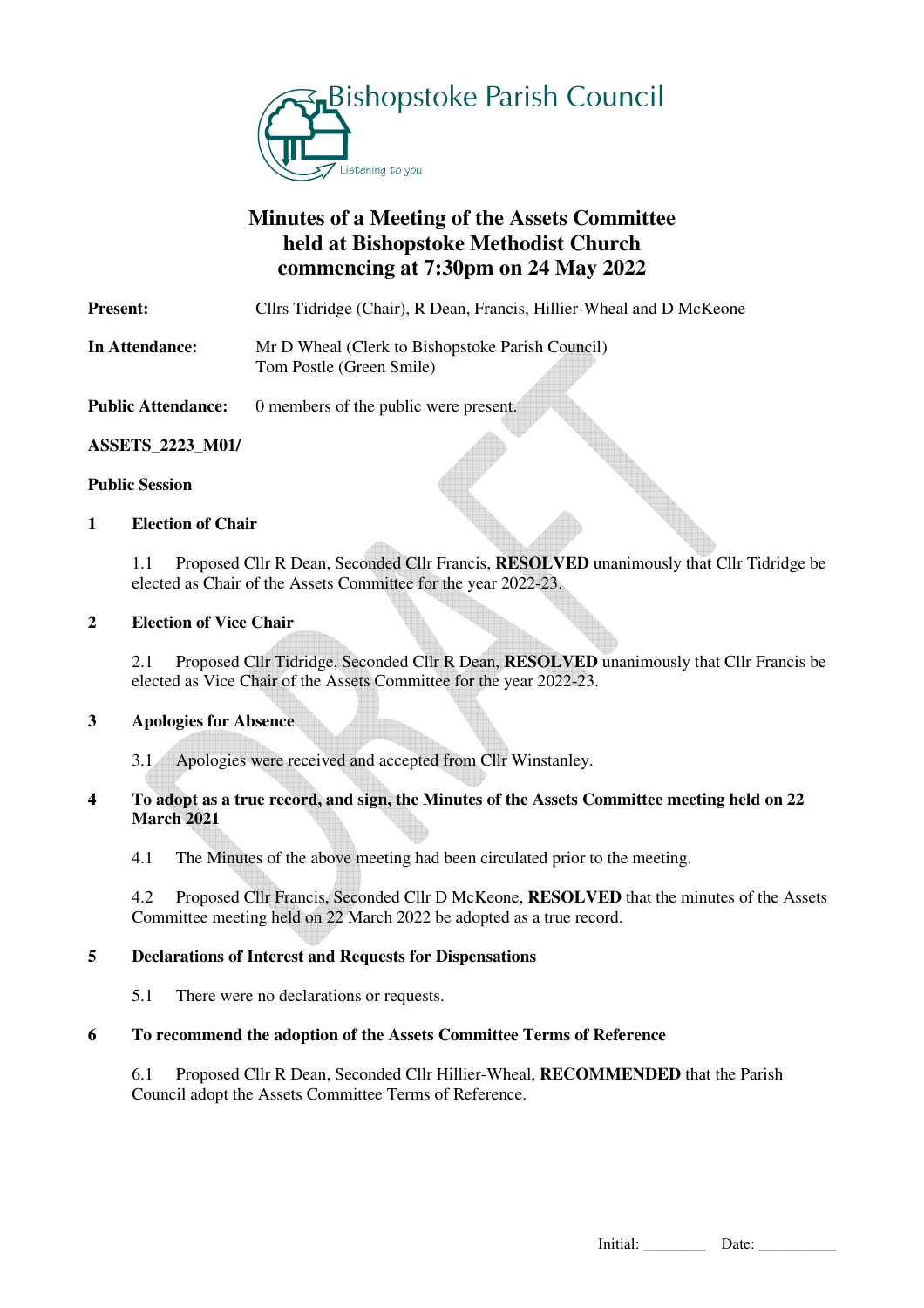## **7 To review the provision of play areas and discuss potential works**

 7.1 The Committee discussed the provision of play areas across Bishopstoke and agreed the following actions:

 To ask for the new play area in the Breach Lane development to be known as Bow Lake Walk play area.

## **Action: Clerk**

To seek advice on what equipment might be suitable in a play area aimed at those aged 10 – 14, with a view to providing more equipment for this age group, potentially at Stoke Common play area. **Action: Clerk** 

 To request the Communications Working Group consider how to consult local children and gain feedback on the various play areas.

### **Action: Clerk**

 To open a dialogue with the Forestry Commission regarding the possible re-introduction of play equipment to Stoke Park Woods, including discussion of a possible fitness trail. **Action: Clerk** 

 To ask the Carnival group to consider a "passport" for children to complete over the summer holiday, using embossed stamps to show that they have visited each play area, with small prizes being handed out for completed passports at the Carnival.

*Clerk's note – the possibility of the stamps being removed was discussed. To prevent this, it may be possible to install something at each play area to allow "brass rubbings" to be taken. This would be less susceptible to theft and would retain the individuality of each play area.* 

**Action: Clerk** 

 7.2 Cllrs Tidridge and Hillier-Wheal were also asked to consider adding geo-cache trails to the Village Trails Working Group plans.

## **Action: Cllrs Tidridge and Hillier-Wheal**

 7.3 The Clerk requested that each Asset Committee member take an interest in a particular play area. There would be no need for inspections, but information such as equipment in need of repainting, surfaces in need of pressure washing, nearby trees needing overhanging branches removed and any piece of equipment that seems generally to not be used by anyone would be particularly useful. Cllrs agreed and have taken responsibility for the following areas:

Otter Close Cllr Francis Stoke Common Cllr Tidridge Savers Road Cllr Hillier-Wheal Glebe Meadow Cllr D McKeone Blackberry Drive Cllr R Dean

Cllr Winstanley will be asked to adopt Templecombe Road.

 The Clerk will provide sheets for each play area listing the equipment and other areas of interest for Councillors to use as a reference on their visits. **Action: Clerk**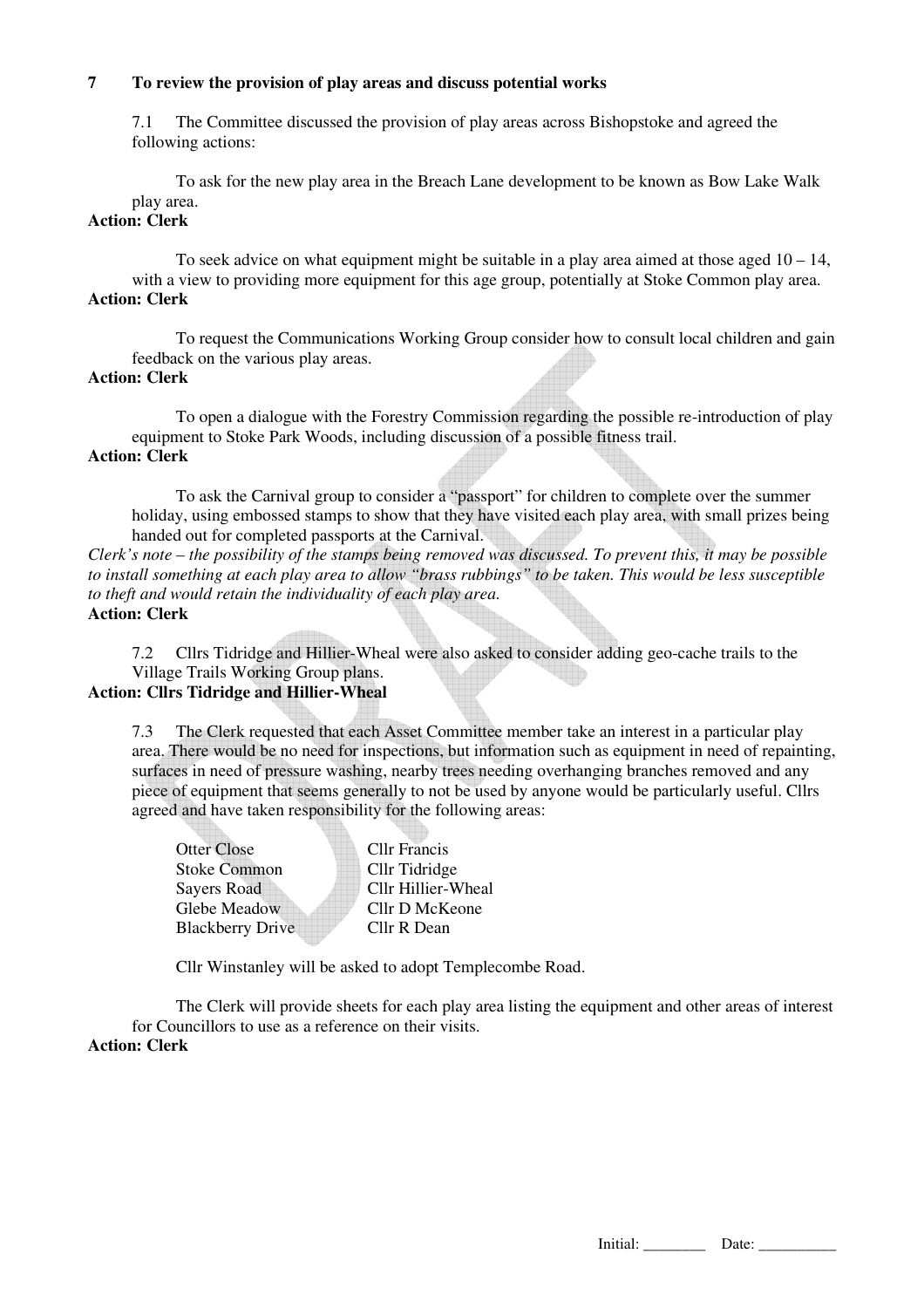## **8 To review, amend if necessary, and adopt the Snow and Ice Policy**

8.1 The Policy had been circulated to Councillors prior to the meeting.

8.2 Cllrs agreed to remove section 6 of the Policy.

 8.3 Proposed Cllr R Dean, Seconded Cllr D McKeone, **RESOLVED** unanimously to adopt, as amended, the Snow and Ice Policy.

## **9 To discuss and make decisions regarding the location and possible replacement of the War Memorial**

 9.1 The Clerk summarised the memo outlining the decisions before the Committee – firstly whether to use the existing memorial or commission a new memorial and secondly whether the new location should be central to the open space at Old St Mary's or replacing the bench close to the bank that faces into the open space. The Clerk also noted that utilising the existing memorial would be a far quicker process than commissioning a new memorial.

 9.2 After discussion it was agreed that it would be preferable to use the existing memorial, as that is already important to Bishopstoke residents. It was felt that a different arrangement for the wreaths would be needed to prevent names being worn off the plaques. Councillors also noted that the planting within the top of the curved wall was usually weeds and not attractive. Minor modifications would be needed to ensure these problems do not re-occur. Given the use of the current memorial it was felt that the bench location made more sense as the central option would need a memorial designed to be viewed all the way around. The Committee also noted that there was a need for general consultation on this matter, in particular with the Working Men's Club as they had been very involved in the installation of the original memorial. Finally, the Committee considered that additional seating near the memorial would provide a restful place for residents to enjoy the space and could also be used on Armistice Day. Cllr R Dean offered to circulate ideas for the broader design of the memorial space.

### **Action: Clerk and Cllr R Dean**

 9.3 Proposed Cllr R Dean, Seconded Cllr Francis, **RESOLVED** unanimously that the preferred option is to use the current War Memorial and to move it to the spot currently holding a bench on Old St Mary's.

### **10 To agree the process for reviewing the grounds contract specifications**

10.1 The Clerk noted that the current specification for the grounds maintenance of the various open spaces managed by the Council does not include provision for no mow May, wildflowers, tree planting or hedge height. The Chair of the Council has requested that each area be looked at to see how it can be enhanced for both residents and the environment. One example given was the parcel of grass to the east of the MUGA on Blackberry Drive which would be ideal for wildflowers. It was agreed that the Clerk would provide a map showing all the open spaces within Bishopstoke and indicating which ones are the responsibility of the Parish Council. Committee members would then be invited to visit each in turn to identify areas that could benefit from being treated differently than the current mowing regime. Tom Postle indicated he would be happy to either join these visits if he is available, or give advice afterwards, so that the Committee can be sure that any changes to the specification are viable. It was recognised by the Committee that altering the current contract could mean that the costs to the Council change.

## **Action: Clerk and all Committee members**